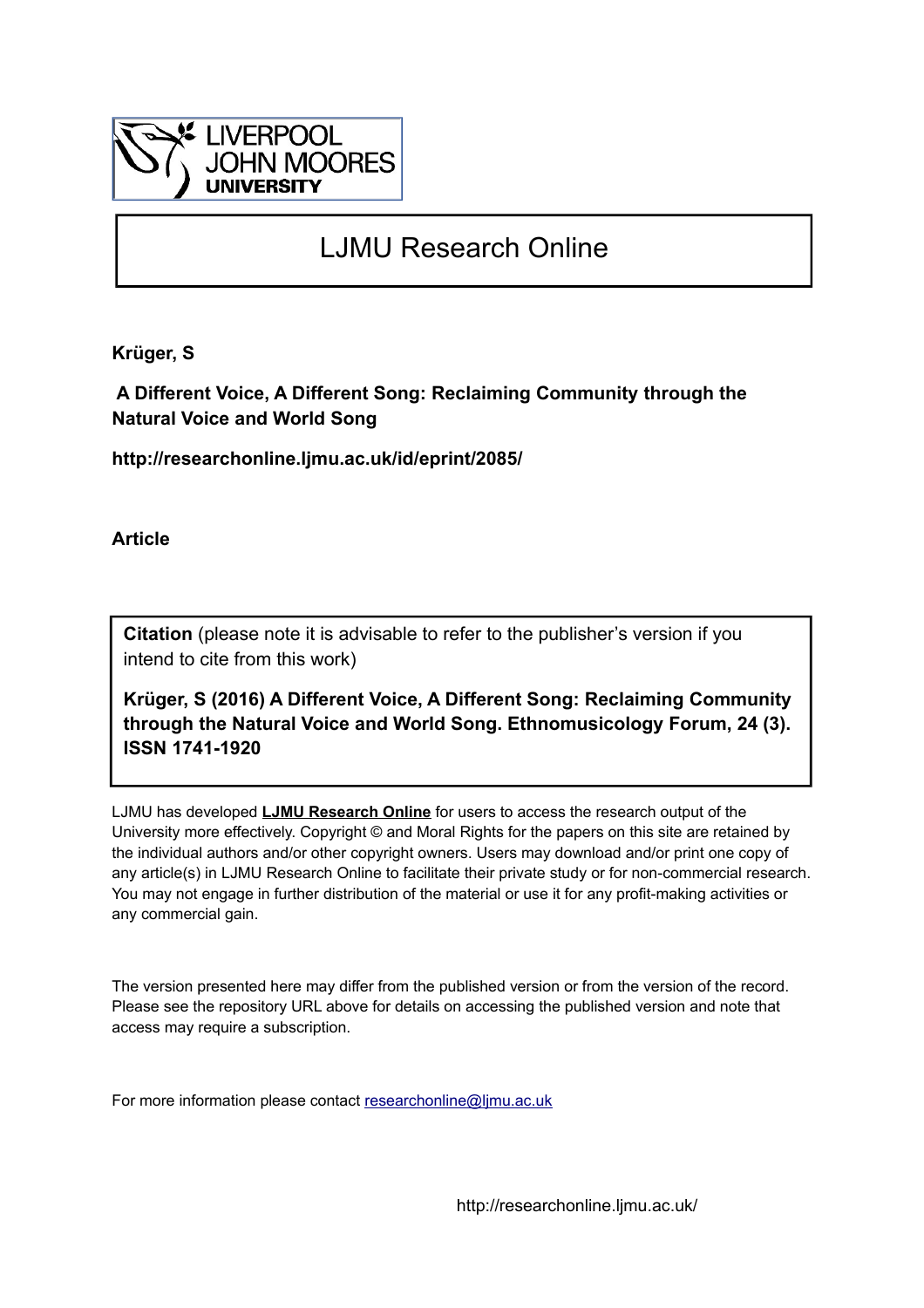## **Book review**

Bithell, Caroline. 2014. *A Different Voice, A Different Song: Reclaiming Community through the Natural Voice and World Song*. New York: Oxford University Press. 351pp. ISBN 978-0- 19-935455-9 (pbk.).

**Reviewed by:** Simone Krüger, Liverpool John Moores University, UK

**Keywords:** natural voice movement; community music; community choir; world song; choral culture; ethnomusicology; ethnography

*A Different Voice, A Different Song: Reclaiming Community through the Natural Voice and World Song*, published by Oxford University Press and accompanied by a comprehensive website containing a wealth of illustrative materials and additional resources, is the culmination of long-term, multi-locale fieldwork research into singing practices in various parts of the world by British ethnomusicologist Caroline Bithell. Immediately striking is Bithell's rich account of experiencing different singing practices throughout her personal and professional life and her deep fascination with songs from distant places, which fuelled her sustained interest in such issues as singing and identity, language and meaning that underpin the research. The book's particular contribution is its critical in-depth focus on a new, contemporary choral culture that sits at the intersection between the natural voice movement in the UK (with its focus on songs from non-Western and folk traditions) and a growing transnational network of amateur singers interested in multicultural expressions of singing from around the world. Paying particular attention to the natural voice community in the UK, Bithell seeks to unravel the histories and connections of this grassroots singing scene as it has become to enjoy a more public presence more recently, whilst drawing connections to cognate developments in North America and Australia, as well as to other parts of the world. In doing so, Bithell provides hugely interesting perspectives on "the democratisation of the voice, the politics of participation, the liberatory dimensions of harmony singing, the transformative power of performance, and the potential of music making to sustain community and to contribute to intercultural understanding" (1-2).

Following a brief Introduction, the book is organised into nine chapters, with the first serving as an extended context-setting chapter that introduces the book's immediate subject matter; illustrates the theoretical perspectives and literatures that have informed the research; and exposes some of the broader themes and concerns that have emerged from Bithell's focus on the natural voice, community choir and world song. Particularly appealing is Bithell's framing of the first chapter through a vignette of personal fieldwork experiences during the Thames Festival in 2011, which "offers the reader a window onto the musical, social, and political world that is the focus on this book" (16) and sets the ethnographic tone of her writing style as a whole.

Chapters two to eight then delve in an "ever-deepening" (7) fashion into the natural voice movement, beginning in Chapter two with an analysis of the concept of the "natural voice" through a focus on the philosophy and working principles of the UK-based Natural Voice Practitioners' Network (NVPN), around which the natural voice movement centres (here readers are also introduced to the English folk singer Frankie Armstrong), and the Giving Voice festival, an international voice and theatre initiative that "engages with the natural voice in a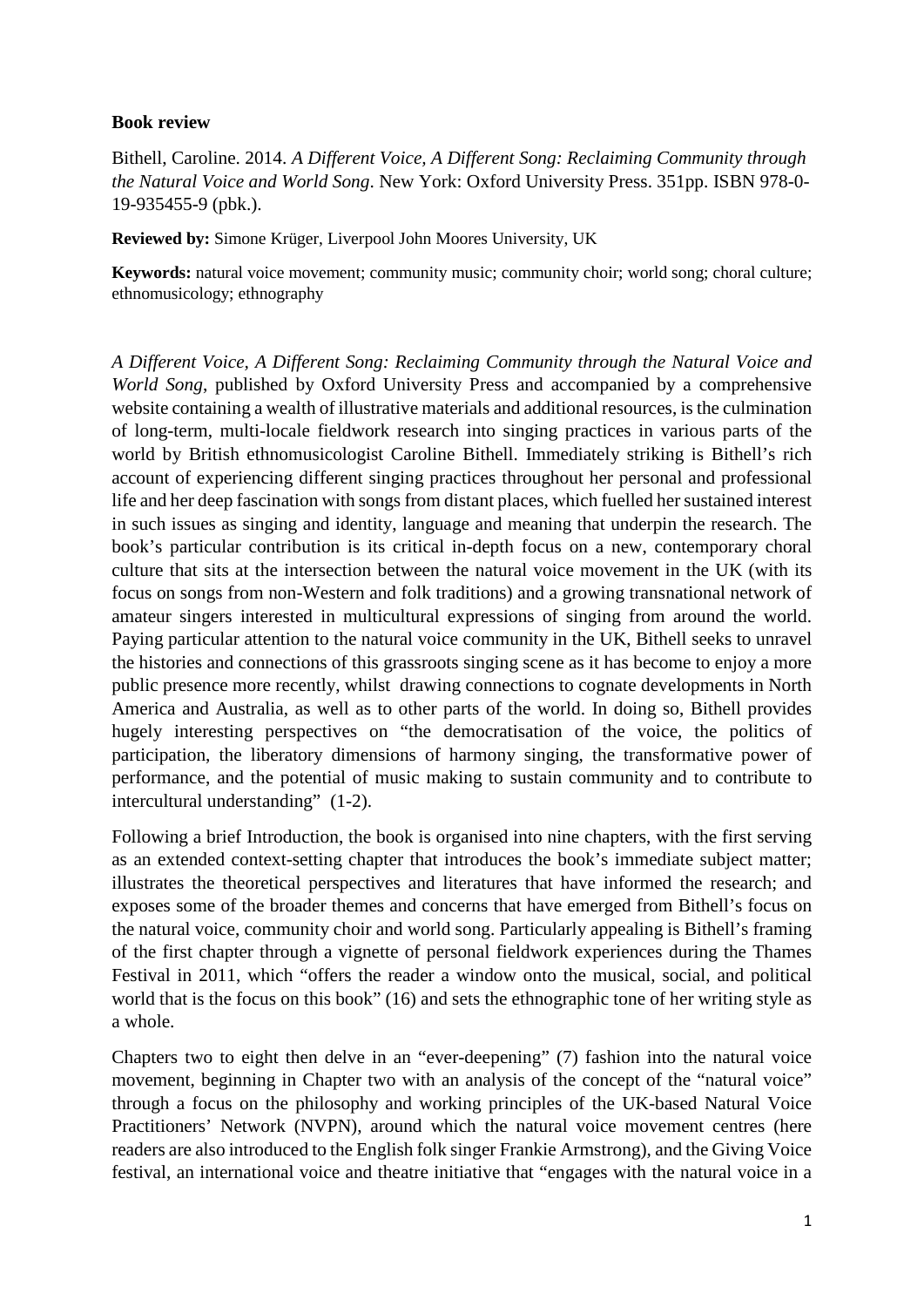way that bridge artistic, scientific, and therapeutic modes" (55). This is followed in chapter three with insights into the experiences, perspectives and values of a representative selection of individual UK-based practitioners involved in the natural voice movement, notably Frankie Armstrong, whilst contextualising these within the various musical scenes and movements and the sociopolitical currents at the time.

Chapters four, five and six all focus on repertoire, whilst moving from the general to the specific across the three chapters. In chapter four, for instance, Bithell provides practical insights into the typical sequence of warm-up methods used to open a choir session or workshop, whilst also analysing the practicalities surrounding the process of teaching and learning by ear and concluding with theorisations about the politics of participation. The chapter is particularly useful for community choir leaders and teachers as it also provides a summary of resources available to them, whilst at the same time illustrating the match between songs from the oral tradition and the natural voice ethos. Chapter five is interested in the appeal of "the other" in song repertoires—"world song"—for natural voice and community choir participants. The entire chapter is based on interview and questionnaire responses from choir members and voice practitioners, whereby Bithell's ethnographic discussions reveal participants' fascination with new sound worlds, the lives of other peoples, and a nostalgic longing for a lost past, amongst other fascinating insights, before concluding with an analysis of the politics of unintelligibility. Concluding this tri-partite focus on repertoire is chapter six, which continues with a focus on world song and illustrates more detailed case studies of "especially popular" song repertoire (e.g. gospel, certain African, Balkan and Georgian songs) in Britain. There is less of an ethnographic tone at first with a review of relevant academic literatures, but her writings soon return to the tick ethnographic descriptions in order to reveal and unpack the musical tastes and preferences of her informants before turning her critical conclusions towards questions of authenticity, appropriation and ownership.

A further theme, namely community, is explored in the two subsequent chapters. Chapter seven, for instance, focuses on community choirs in Britain and their various performance contexts, whilst exploring the health, social and communal benefits of community singing. Illustrative materials drawn from short case study examples of selected community choirs in Britain, e.g. Bangor Community Choir, London Georgian choir Maspindzeli and Good Vibrations choir, add a deeper level of understanding and appreciation into the social role played by community music. Chapter eight follows with specific focus on transnational communities, framed by the now common term "global village" and informed by the literatures on travel and tourism. Here Bithell illustrates the popular appeal of musical travel and tourism during the UK-based Unicorn Natural Voice Camp and the overseas singing tours offered by the organisation Village Harmony, whilst exploring the meanings attached to this phenomenon for both host and tour communities.

*A Different Voice, A Different Song* closes with chapter nine, which serves as an extended conclusion that draws together the themes and issues, critical misconceptions and assumptions that have emerged and been challenged throughout the chapters. Bithell also re-emphasises the important role played by the natural voice movement, community choirs and world song for having "impact far beyond the field of music" and for being "clearly part of a bigger picture and a more powerful tide" (308).